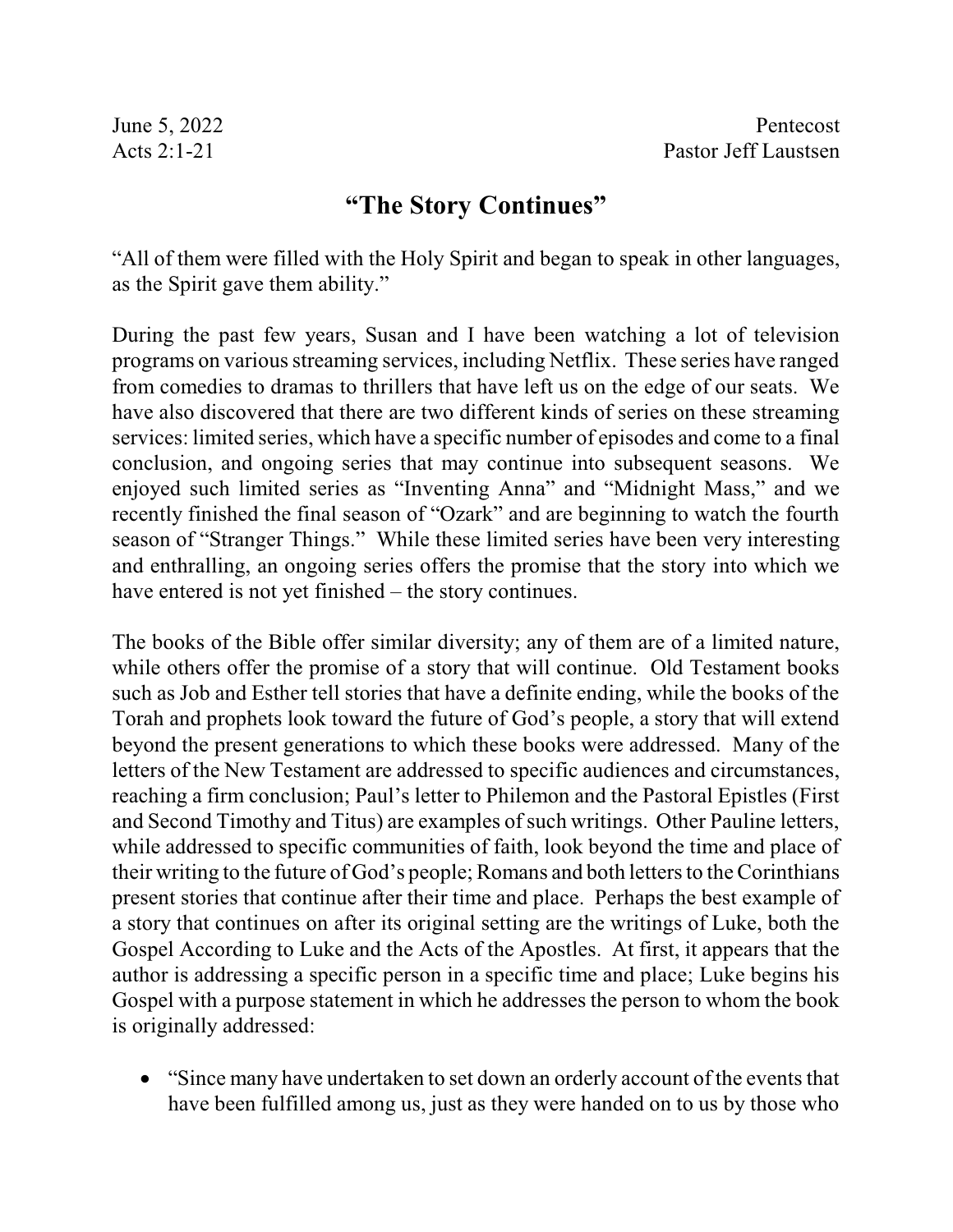from the beginning were eyewitnesses and servants of the word, I too decided, after investigating everything carefully from the very first, to write an orderly account to you, most excellent Theophilus, so that you may know the truth concerning the things about which you have been instructed." – Luke 1:1-4.

The identity of "Theophilus" is somewhat mysterious; the name means "lover of God," and Luke might be addressing either an individual or any person who loves God. Luke identifies previous authors who have set down portions of the Gospel story, the *kerygma* (proclamation) of the good news of Jesus Christ and announces the purpose of his "orderly account" so that all who read these words may know the "truth" of what has been taught in the early church.

· "Because God's promises to Israel have been fulfilled through the life and teachings of Jesus, we can know the assurance that is grounded in God's redemptive love, praise God with unbounded joy, fervently follow Jesus' example and teachings, open our lives to the leading of God's Spirit, and respond to the call to join the company of witnesses spreading to the ends of the earth the good news of Jesus' coming." – Alan Culpepper.

Luke is similar to the other Gospels in his account of the birth, life, ministry, death, and resurrection of Jesus, as well as our Risen Lord's appearance to his disciples. But unlike the Gospels of Matthew, Mark, and John, Luke ends his Gospel with a clear indication that the story will continue after this book has ended. This open-ended conclusion comes when our Risen Lord instructs his disciplesthat *"you are witnesses of these things. And see, I am sending upon you what my Father promised; so stay here in the city until you are clothed with power from on high."* (24:48-49). After these final words, Jesus *"withdrew and was carried up into heaven"* (24:51). Following the Ascension of Our Lord, the disciples *"worshipped him, and returned to Jerusalem with great joy; and they were continually in the temple blessing God."* (24:52-53). It is clear that the story that Luke has been telling has not reached its conclusion – the story must continue.

This story continues with the Acts of the Apostles, the second volume of Luke's writings. Luke is unique among the Gospel Evangelists in presenting a comprehensive story of the history and mission of the early church as the apostles (those who were "sent out" by Jesus) fulfill his commission to be "witnesses" (*martyria*) to the good news of Jesus Christ that they had learned and experienced as disciples. Luke picks up the story by again addressing Theophilus, reminding him that *"in the first book, Theophilus, I wrote about all that Jesus did and taught from*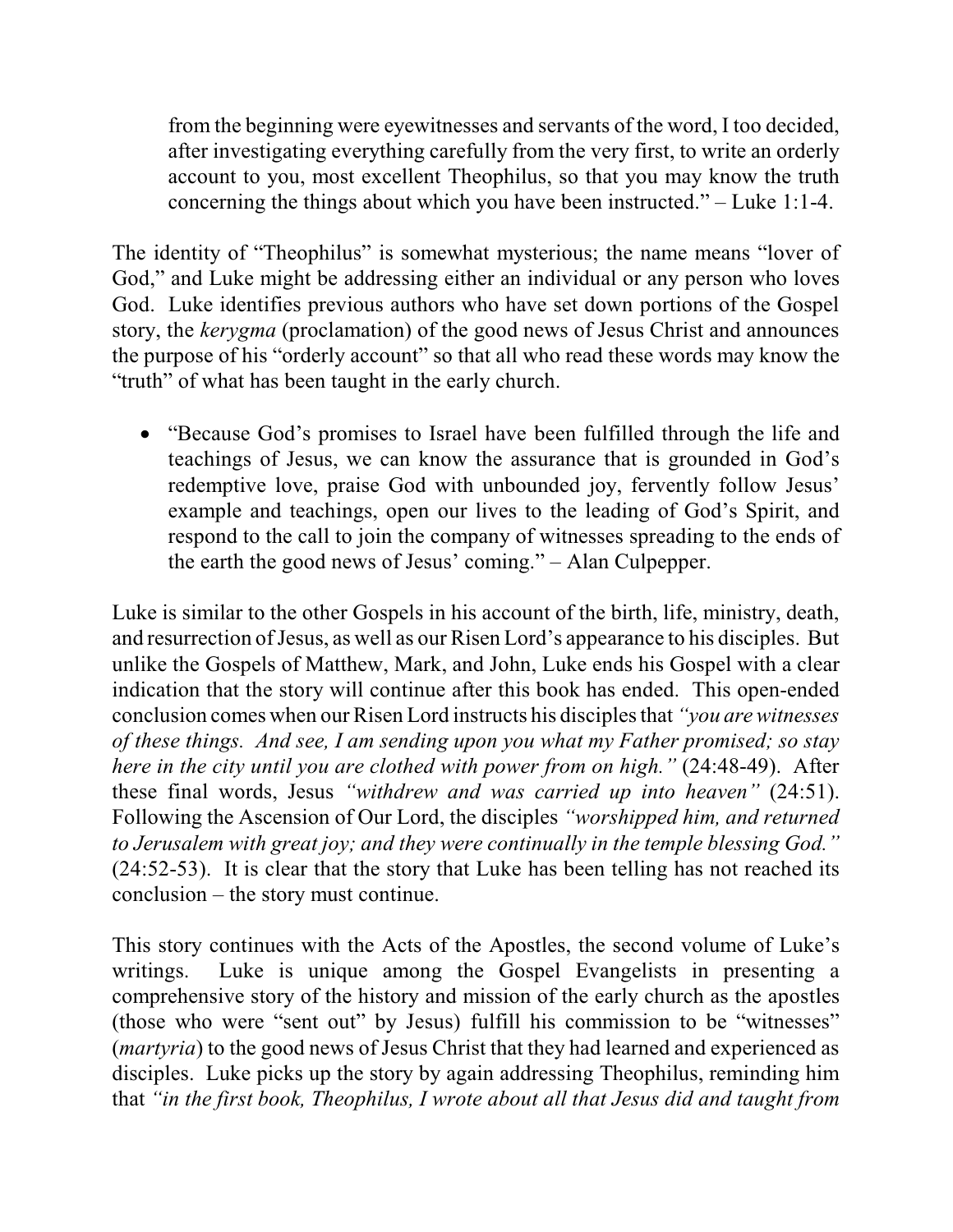*the beginning until the day when he was taken up to heaven."* (Acts 1:1-2). Luke offers a second account of the Ascension that is preceded by Jesus' announcement to his disciples that *"you will receive power when the Holy Spirit has come upon you, and you will be my witnesses in Jerusalem, in all Judea and Samaria, and to the ends of the earth."* (1:8). Over the next several days, the disciples wait obediently in Jerusalem for the promised empowerment of the Holy Spirit, restoring their number to twelve with the election of Matthias. They wait in confidence that Jesus' promise will be fulfilled so that the Gospel story might continue through them.

Their waiting ends *"when the day of Pentecost had come, they were all together in one place."* (2:1). Pentecost ("fiftieth day") was used by Diaspora Jews for a daylong harvest festival more commonly known as the "Feast of Weeks" (*Shavuot*) and scheduled fifty days following Passover (*"You shall observe the festival of harvest, of the first fruits of your labour, of what you sow in the field. You shall observe the festival of ingathering at the end of the year, when you gather in from the field the fruit of your labour."* – Exodus 23:16). Pentecost was one of three pilgrimage festivals when the entire household of Israel gathered in Jerusalem to celebrate the goodness of God toward the nation.

It is on this day of celebration and thanksgiving that Jesus' promise of the Holy Spirit is fulfilled; the reception of the Holy Spirit will enable the faith community to carry the inspired word about God's risen Messiah to the entire household of Israel. It happens when *"suddenly from heaven there came a sound like the rush of a violent wind, and it filled the entire house where they were sitting."* (2:2). Wind (*pneuma*) was often a sign of the Spirit's presence in the Old Testament (*"The Spirit of the Lord is upon me, because the LORD has anointed me…"* – Isaiah 61:1). Luke then reports that *"divided tongues, as of fire, appeared among them, and a tongue rested on each of them"* (2:3), evoking the words of the psalmist praising the Lord who makes *"the winds your messengers, fire and flame your ministers."* (Psalm 104:4). The loud noise, wind, and fire evoke the theophanies(appearances of God) on Mt. Sinai to both Moses and Elijah:

• "On the morning of the third day there was thunder and lightning, as well as a thick cloud on the mountain, and a blast of a trumpet so loud that all the people who were in the camp trembled. Moses brought the people out of the camp to meet God. They took their stand at the foot of the mountain. Now Mount Sinai was wrapped in smoke, because the LORD had descended upon it in fire; the smoke went up like the smoke of a kiln, while the whole mountain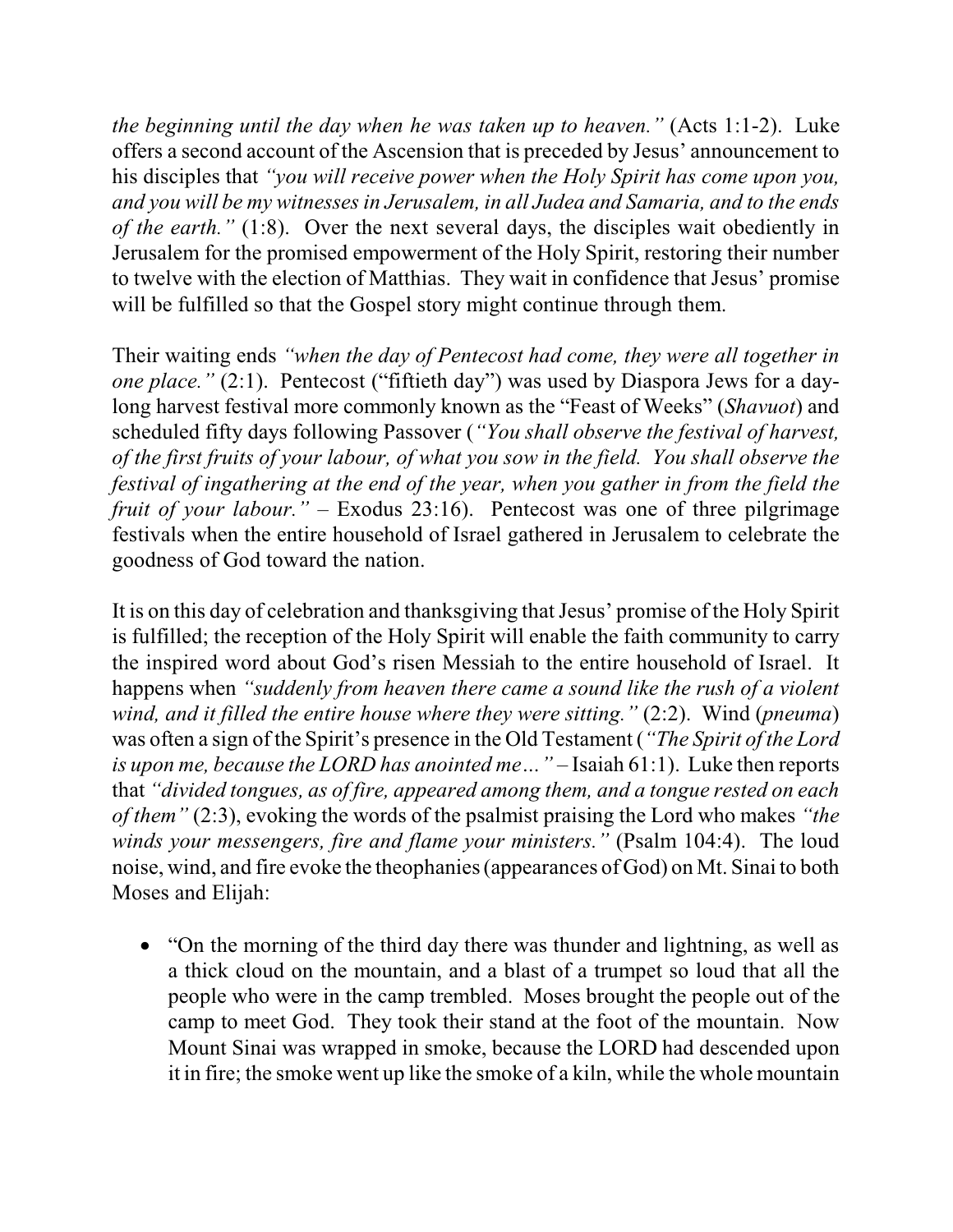shook violently. As the blast of the trumpet grew louder and louder, Moses would speak and God would answer him in thunder." – Exodus 19:16-19.

· "He said, 'Go out and stand on the mountain before the LORD, for the LORD is about to pass by.' Now there was a great wind, so strong that it was splitting mountains and breaking rocks in pieces before the LORD; but the LORD was not in the wind; and after the wind an earthquake, but the LORD was not in the earthquake; and after the earthquake a fire, but the LORD was not in the fire; and after the fire a sound of sheer silence." – 1 Kings 19:11-12.

The intent of the author *"is to create a vivid impression of the Spirit's presence among the community of the Lord's disciples its distinguishing mark."* (Robert W. Wall), concluding with the bestowing of the "tongues of fire" (*glossai hosei pyros*) that heralds the gift the Holy Spirit and the ability to *"speak in other languages, as the Spirit gave them utterance."* (2:4). This was a communal experience, for *"all of them were filled with the Holy Spirit"*; the Holy Spirit is neither the private property of an enlightened few nor a transitory presence. *"This Spirit belongs to the people of God as their shared, permanent property."* (Wall).

The impact of the gift of the Holy Spirit and the empowerment of the disciples to speak in the many languages previously unknown to them is immediately seen in the reaction of the *"devout Jews from every nation under heaven living in Jerusalem."* (2:5). While all the crowds were members of the nation of Israel, these were Jews of the Diaspora ("dispersion") who lived outside of the Holy Land. While they would have learned Hebrew in their synagogue, their everyday language was that of the lands in which they lived; and at the sound of the disciples speaking, *the crowd gathered and was bewildered, because each one heard them speaking in the native language of each."* (2:6). Luke reports that at first they were *"amazed and astonished, they asked, 'Are not all these who are speaking Galileans?'"* (2:7); Galileans were apparently notorious for their lack of linguistic talent. Their astonishment and confusion continue as they ask, *"how is it that we hear, each of us, in our own native language?*" (2:8). The catalogue of nations indicates that these Jews gathered in Jerusalem constitute an international assembly, fulfilling Jesus' command that his apostles will be witnesses *"to the ends of the earth"* (1:8); it is in *"our own languages [that] we hear them speaking about God's deeds of power."* (2:11). While manywho experienced this Pentecost proclamation were *"amazed and perplexed, saying to one another, 'What does this mean?' ... others sneered and said, 'They are filled with new wine.'"* (2:12-13). There is irony in the crowd's mockery, as in the Old Testament "new wine" symbolized the joy and abundant blessings that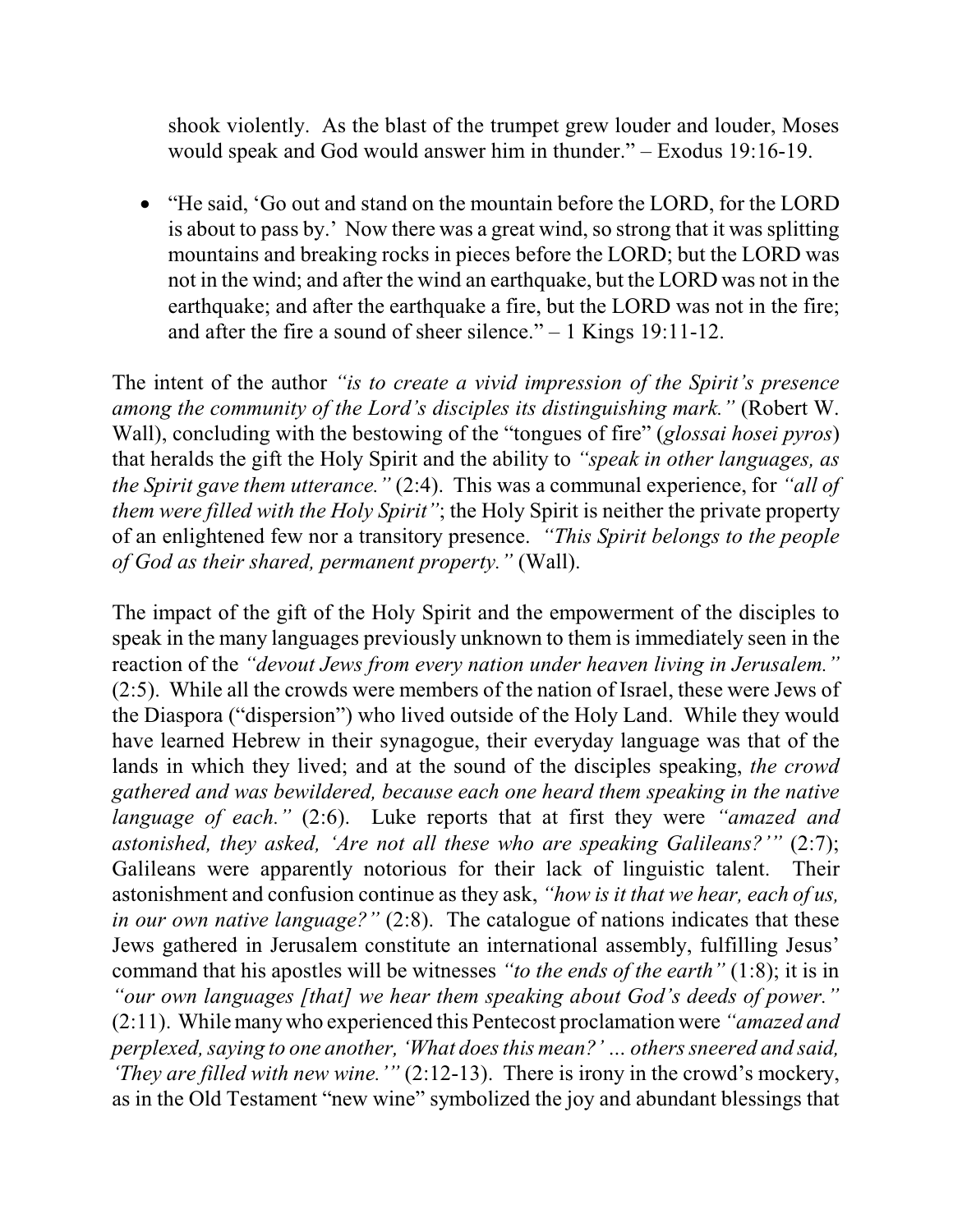God would give God's people in the messianic age (*"I will restore the fortunes of my people Israel, and they shall rebuild the ruined cities and inhabit them; they shall plant vineyards and drink their wine, and they shall make gardens and eat their fruit."* – Amos 9:14). Jesus hinted that he himself would give the "new wine" of divine life (*"The kingdom of heaven may be compared to a king who gave a wedding banquet for his son."* – Matthew 22:2).

· "The Jewish auditors, amazed and perplexed, recognize the community's familiar Galilean dialect. The language of the Spirit is not communicated with perfect or heavenly diction, free from the marks of human identity; it is the language of particular human groups, spoken in their idiom. God works in collaboration with real people – people who are filled with the Spirit to work on God's behalf in their own world." – Wall.

The confusion and mocking of the crowd become the occasion for Peter to rise and give his great Pentecost sermon, a *"Spirit-empowered witness to the risen Jesus [as] the means by which God's purposes are realized."* (Wall). This sermon is in the form of a Jewish *midrash* (commentary) on Scripture, pointing to the Hebrew Scriptures and how the words of the prophets have now been fulfilled. The miracle of *xenolalia* (speaking in foreign languages) has confused some in the crowd, producing a mocking retort rather than a faithful response. Peter addresses the crowd as *"men of Judea and all who live in Jerusalem, let this be known to you, and listed to what I say"* (2:14). Peter defends the faith community against the charge that they were drunk; evidently in popular culture, "nine o'clock in the morning" was an hour inhabited only by those who intended no good (similar to "nothing good happens after 2:00 am"). Peter explains that what the household of Israel had experienced was in fact the fulfillment of the prophecy of Joel, which spoke of a time when *"in the last days it will be, God declares, that I will pour out my Spirit upon all flesh, and your sons and your daughters shall prophesy, and your young men shall see visions, and your old men shall dream dreams."* (2:17). Peter proclaims that Pentecost initiates Israel into a new epoch of God's salvation; events that fulfill biblical prophecy are in God's script of salvation. The community's forward movement toward God's eschatological horizon of a restored Israel is fundamentally a prophetic movement; *"Pentecost is fundamentally the pouring out of the Spirit of prophecy as a distinguishing mark of that movement."* (Wall).

While Peter points to the fulfillment of Old Testament prophecies in his Pentecost sermon, he also redefines some of the teachings of the Hebrew Scriptures, in particular that of the "day of the Lord" (*yom Yahweh).* In much of the Old Testament,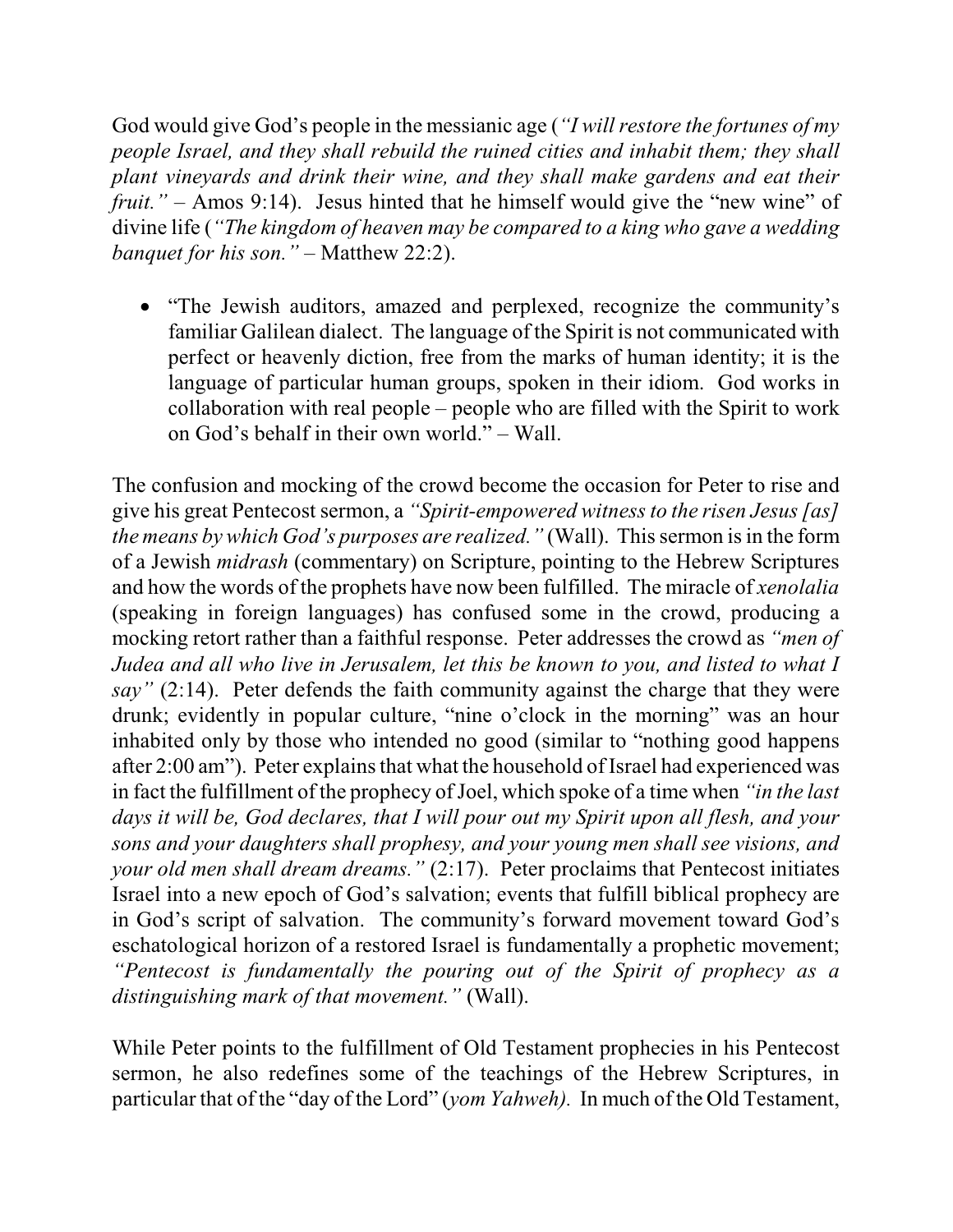the "day of the Lord" was a fearsome day of judgment (*"Alas for you who desire the day of the LORD! Why do you want the day of the LORD? … Is not the day of the LORD darkness, not light, and gloom with no brightness in it?"* (Amos 5:18-20). Now the "day of the Lord" is redefined by the death and resurrection of Jesus Christ and the gift of the Holy Spirit with its promise of empowered witness and God's salvation. The "day of the Lord" is now *"the Lord's great and glorious day [when] everyone who calls on the name of the Lord shall be saved"* (2:20-21). Peter's proclamation is an anticipation of the universal scope of the church's proclamation that will be fully understood at the Jerusalem Council, where Peter proclaimed that *"we believe that we will be saved through the grace of the Lord Jesus, just as they will."* (15:11).

• "For now, with the advent of God's new age made possible through a descendant of Abraham, 'everyone who calls on the name of the Lord shall be saved.' The promise of repentance, forgiveness and a life empowered by the Holy Spirit is 'for you, for your children, and for all who are far away.'" – Karl Kuhn.

The story of the Spirit-inspired mission of the apostolic Church of Jesus Christ continues throughout the book of Acts as the Gospel message spreads to the surrounding regions to incorporate Jews of diverse nations and languages. It reaches beyond the Holy Land into Europe and Africa, and soon it overcomes barriers that separated Jews and Gentiles when Peter comesto the realization that *"God shows no partiality, but in every nation anyone who fears him and does what is right is acceptable to him.*" (10:34-35). It expands through the conversion of Saul of Tarsus, who is appointed by the Lord as *"an instrument whom I have chosen to bring my name before Gentiles and kings and before the people of Israel"* (9:15). Pauls' missionary journeys continue to expand the reach of the ministry of the Church until he finally arrives in Rome, the capital of the empire that crucified Jesus and continued to persecute Christ's followers. But even Paul's imprisonment in the imperial capital was not the end of the story; Luke's final words report that Paul *"lived there for two whole years at his own expense and welcomed all who came to him, proclaiming the kingdom of God and teaching about the Lord Jesus Christ with all boldness and without hindrance."* (28:30-31). The ending of the Acts of the Apostles is openended because the story of the Church that began at Pentecost continues to this day in the ministry of the *"one, holy, catholic, and apostolic church,"* the Church that continuesto *"proclaim the mighty acts of him who called you out of darknessinto his marvelous light."* (1 Peter 2:9). The story of the Church's mission and ministry continues in every generation that endeavours to be faithful witnesses to the love of